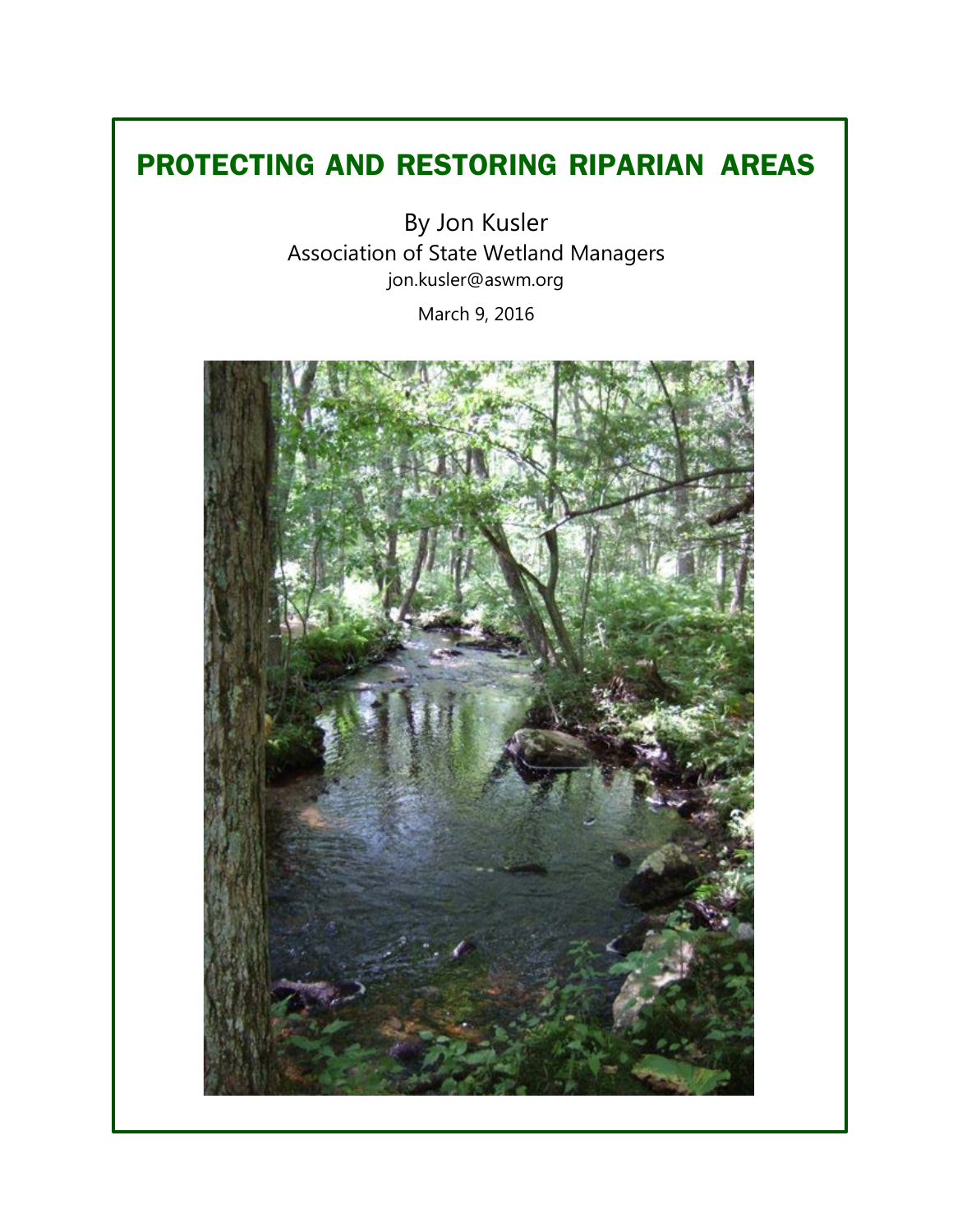This paper briefly examines the functions and values of "riparian" areas. It suggests some priority measures states, local governments, federal agencies, and not for profit organizations can take to better protect and restore riparian areas.

# **I. What Are "Riparian" Areas?**

There is no universally accepted definition for a riparian area. The term "riparian area" has often been applied to vegetated or partially vegetated areas adjacent to rivers and streams including but not limited to river and stream beds and banks. Riparian areas are the "ribbons of vegetative green" adjacent to and including rivers and streams. Riparian areas are often flooded or subject to high ground water. The term "riparian area" has been most commonly used to refer to such floodplain areas in the West and Southwest although it applies equally to stream and creek areas and adjacent lands in other parts of the Nation. The word "riparian" is derived from Latin *riparian*, meaning related to dwelling on the bank of a river or other water body.

U.S. Clean Water Act regulations recognize both riparian and floodplain areas as 'Waters of the U.S." See below. These regulations recognize the broader interest in and the importance of the functions and values of riparian areas. Background papers prepared by the U.S. Environmental Protection Agency (EPA) and the Army Corps of Engineers (ACOE) summarize the scientific and legal bases for such inclusion as Waters of the U.S.

The definition of riparian areas contained in the EPA/ACOE definition of "Waters of the U.S." is as follows: "The term riparian area means an area bordering a water where surface or subsurface hydrology directly influences the ecological processes and plant and animal community structure in that area. Riparian areas are transitional areas between aquatic and terrestrial ecosystems that influence the exchange of energy and materials between those ecosystems."

Other examples of definitions for riparian areas include the following:

Merriam Webster defines riparian as: "relating to or living or located on the bank of a natural watercourse (as a river) or sometimes of a lake or a tidewater."

The definition of riparian area applied in EPA's "National Management Measures to Protect and Restore Wetlands and Riparian Areas for the Abatement of Nonpoint Source Pollution" (2005) includes: "A vegetated ecosystem along a water body through which energy, materials, and water pass. Riparian areas characteristically have a high water table and are subject to periodic flooding and influence from the adjacent water body. These systems encompass wetlands, uplands, or some combination of these two landforms."

# **II. Common Denominators in the Definition of Riparian Areas.**

What are common denominators in the definition of riparian areas?

**A. Geomorphic form shaped by periodic flooding and/or saturation**. Flooding and accompanying erosion and deposition determine the form and shape of riparian areas. From time to time rain falls on all lands of the U.S including arid regions such as Death Valley which receives less than three inches of rain a year. When rain does fall in these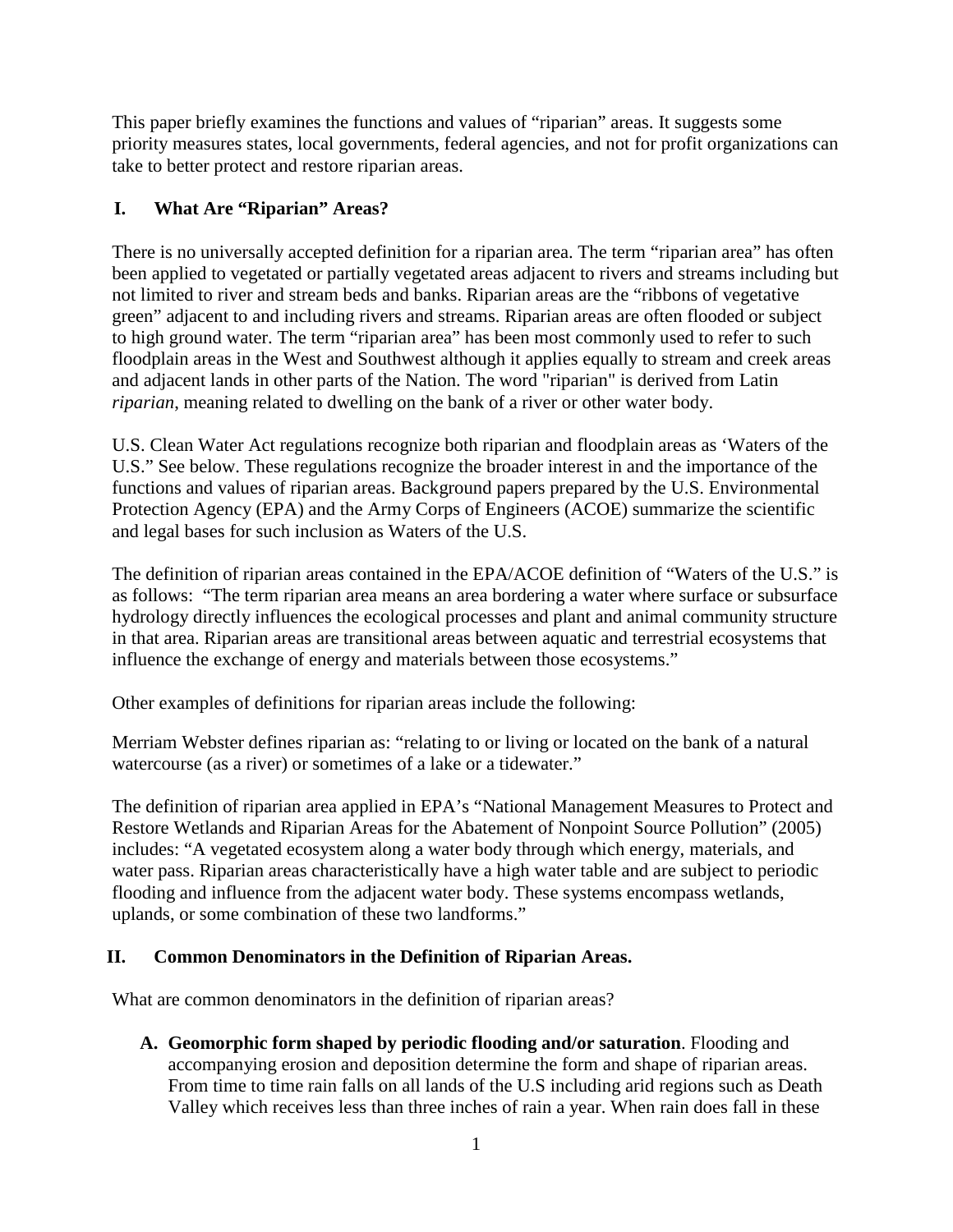areas, much of it quickly runs off due to compacted and impermeable soils and steep topography. A portion of the runoff is evaporated and returned to the atmosphere. A portion is absorbed by dry creeks and streams, arroyos, playas and alluvial fans. A portion joins larger and more permanent rivers, creeks, and streams.

- **B. Vegetation determined by degree of flooding and/or saturation.** Riparian area vegetation type and condition are determined at least in part by periodic flooding or saturation. Riparian areas have often been considered too dry to be regulated as floodplains but not wet enough to be wetlands although they share many characteristics with wetlands and floodplains. Riparian areas are often subject to overbank flooding with greater than a 100 year flood interval. But, because rain is infrequent and runs off quickly riparian areas are often not recognized as floodplains. When flooding does occur it often causes severe flood and erosion damage to buildings and infrastructure, particularly where hillsides have been denuded by fires or grazing.
- **C. Stream bed and bank erosion, stream meander. Riparian areas are often subject to** severe erosion and stream meander due to unconsolidated stream beds and banks and rapid runoff.
- **D. Ecologically important functions and values**. Riparian areas are habitat for a broad variety of animal and plant species. Riparian areas are often the only vegetated areas in an arid or semi-arid landscape and therefore have particular function and value. See discussion in Appendix A.
- **E. Legal "riparian rights and duties".** Legally landowners with lands beneath and adjacent to rivers and streams have rights and duties to use waters and riparian lands consistent with the rights of other riparian owners.

# **III. Why Do Riparian Areas Need Strengthened Protection and Management?**

Riparian areas have often "fallen between the cracks" in government policy making and regulation. Governments have failed to recognize the severity of flood and erosion hazards in many such areas. For example, development has occurred on high hazard alluvial fans. Governments have also failed to recognize ecosystem services provided by riparian areas. See discussion below and in Appendix A.

More specific reasons why riparian areas need strengthened protection and management include:

1. Riparian areas are generally not regulated by community or state floodplain regulations although they are often high**-**risk flood areas. More than 19,000 local governments have adopted floodplain regulations in order to comply with the requirements of the National Flood Insurance Program. However these regulations often do not apply to smaller rivers and streams and adjacent floodplains and riparian areas. The floodplain regulations adopted by communities in the National Flood Insurance program also lack ecological standards for riparian areas.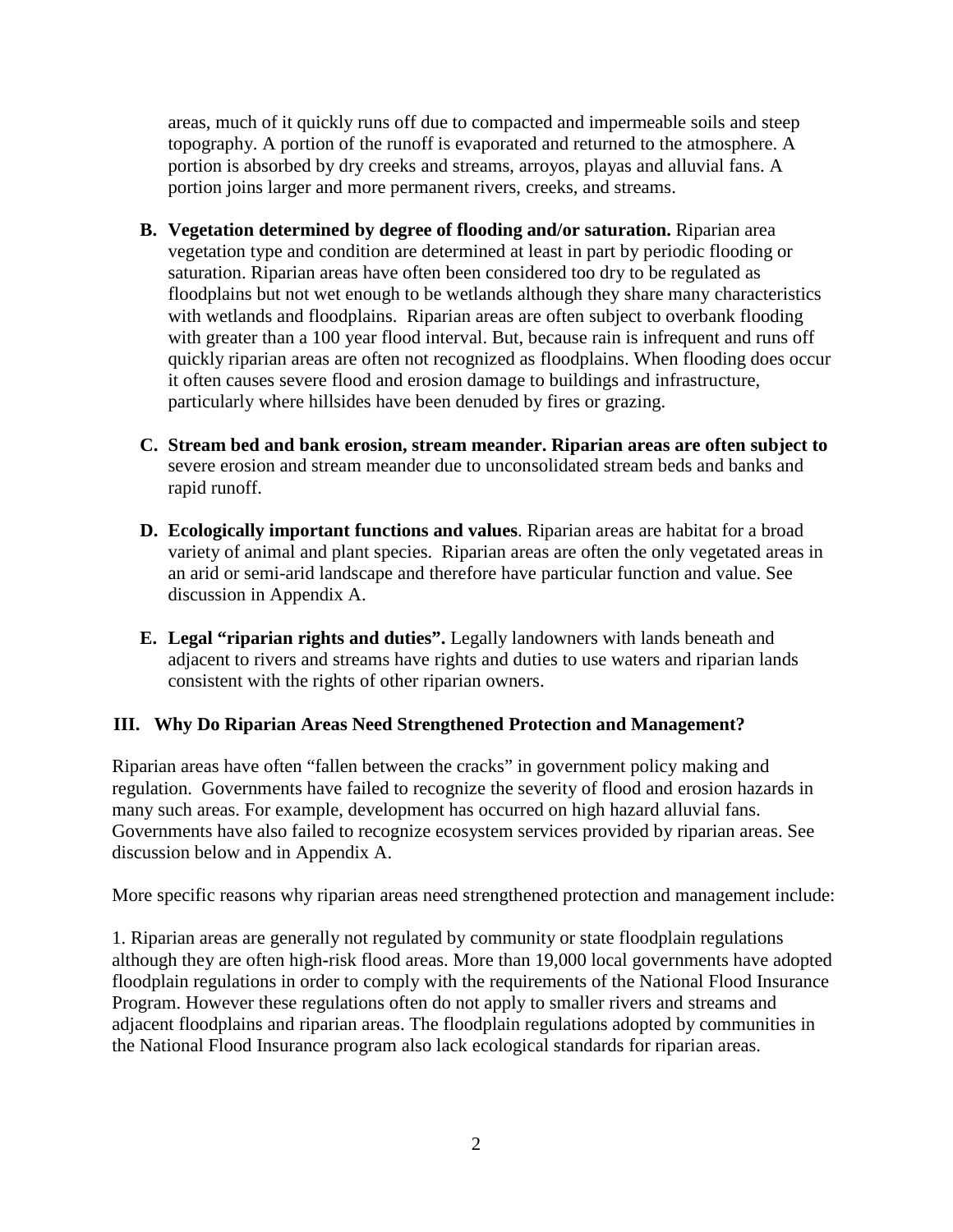2. Riparian areas are high**-**risk erosion areas resulting in widespread destruction of bridges, levees, groins, and commercial and residential development during flood events.

3. Nationally, much of the population growth and urban development is located in western state arid and semi- arid riparian areas. In states like Arizona and New Mexico and cities like Las Vegas, Phoenix, and Tucson, urban development is widely occurring in riparian areas.

4. Riparian areas often constitute the principal vegetation in arid and semi arid landscapes. Riparian areas are often critical habitat including habitat for rare and endangered species.

5. Riparian areas are subject to special "riparian rights and duties" and public trust responsibilities.

6. Riparian areas provide a variety of functions and values which need to be replaced if damaged or destroyed such as those described in Appendix A. For example, riparian areas often serve important pollution control functions for storm water retention and treatment and control of point and nonpoint sources of pollution. Riparian vegetation filters pollutants.

# **Similarities Between Riparian and More Traditional Flood Areas**

- Both riparian areas and traditional flood areas are subject to flooding and/or high ground water although the flood and ground water characteristics differ.
- Both riparian areas and traditional flood areas possess similar ecological functions and values.
- Both apply similar criteria in definition and delineation:
	- Hydrology
	- Soils
	- Vegetation

# **Differences Between Riparian and More Traditional Flood Areas**

- Riparian areas are often less frequently flooded and to lesser depths than traditional flood areas.
- Riparian areas are often characterized by moving water; traditional flood areas often have limited or no velocity.
- Erosion is often more of a problem with riparian areas in comparison with traditional flood areas.
- Riparian areas are often subject to deep sedimentation in comparison with traditional flood areas.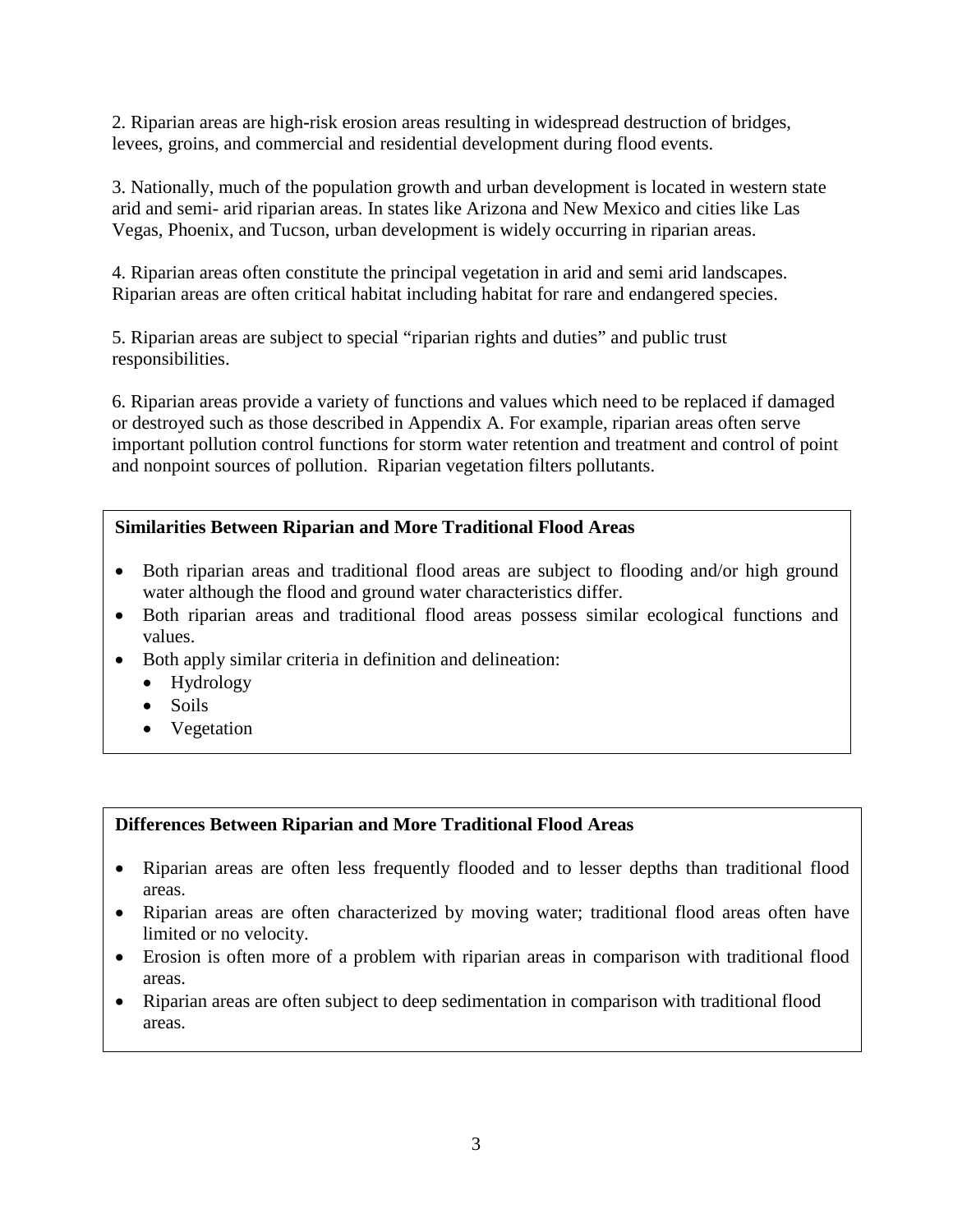# **Differences between Riparian Areas and Wetlands**

- Many riparian areas do not meet criteria for wetlands; some do.
- Riparian areas are often characterized by moving water; traditional wetlands often have limited or no velocity.
- Riparian areas often have low organic content soils; wetlands high.
- Many riparian areas are infrequently flooded, or saturated; wetlands are commonly flooded.
- Riparian areas are often subject to severe erosion and sedimentation; wetlands are less so.
- Flash flooding is a common problem for many riparian areas; not so for many wetlands.
- Grazing is a common threat for riparian areas; less so for wetlands.
- Riparian areas are particularly important to protection of habitat in the Southwest although they are important habitat in other areas of the U.S. as well.

# **IV. What Are Priority Actions for Protecting/Restoring Riparian Areas?**

Some priority actions include the following:

#### **A. Joint Actions**

States, local governments, federal agencies, and the private sector need to collectively build upon existing wetland, floodplain, watershed, and water quality regulations, planning programs, and habitat protection/restoration efforts.

States, local governments, federal agencies, and, others need to jointly adopt a common definition for "riparian" areas.

States, local governments and federal agencies should apply to riparian areas the no net loss functions and values standard presently applied under the Clean Water Act to wetland functions and values and the no adverse impact standard applied to floodplain areas.

States, local governments and federal agencies should apply "sequencing" requirements to permits for activities impacting riparian areas similar to those being applied to wetlands under the Clean Water Act.

States, local governments and federal agencies should apply "mitigation" requirements to alterations for riparian areas similar to those now being applied to wetlands.

The U.S. Fish and Wildlife Service, USGS and other agencies should continue to jointly develop models and other techniques for evaluating the natural, beneficial functions of riparian areas.

The U.S. Fish and Wildlife Service, USGS and other agencies should continue to jointly develop riparian area maps.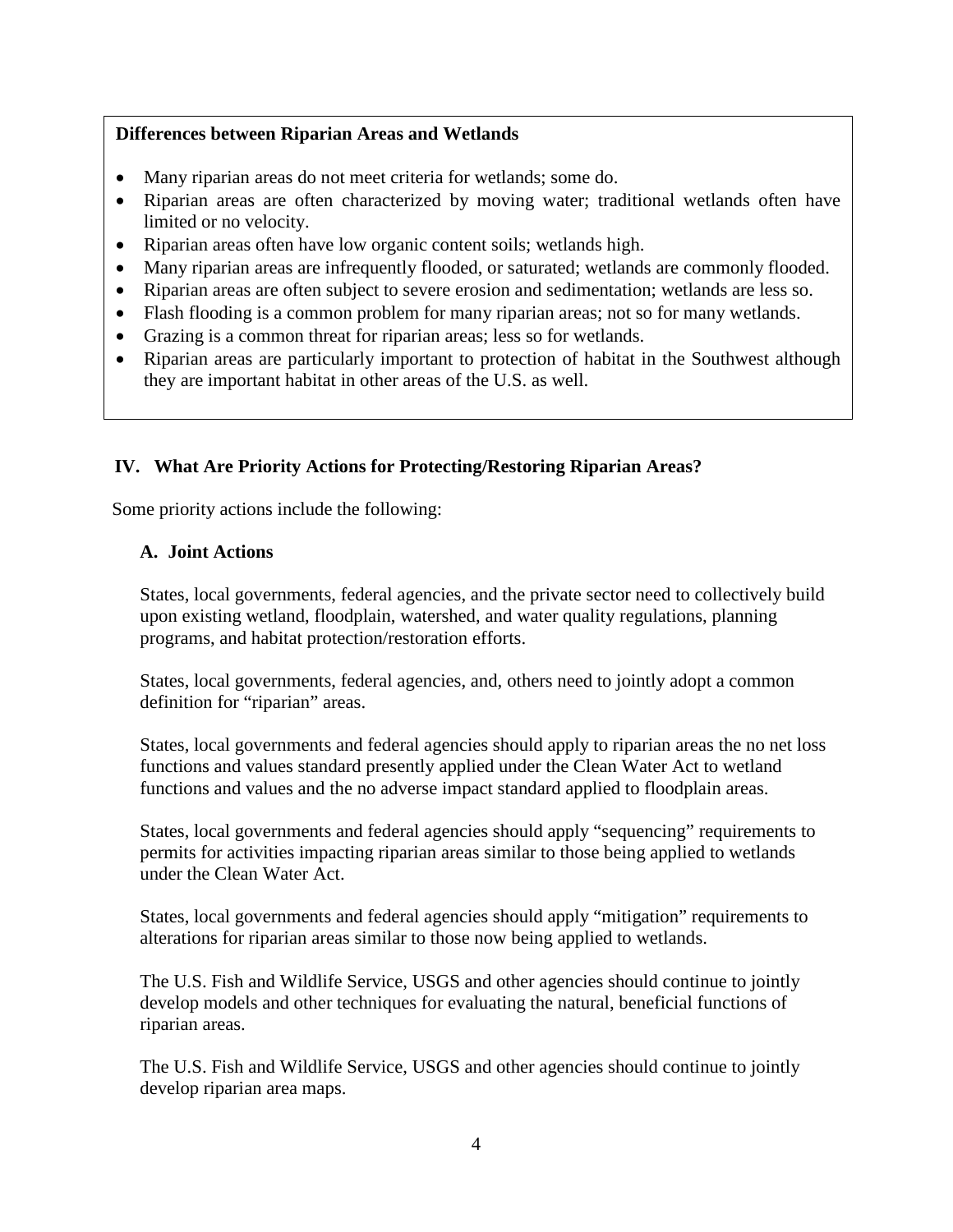The U.S. EPA, Fish and Wildlife Service, USGS and other agencies should continue to jointly develop water quality standards for riparian areas.

States, local governments, and federal agencies should cooperatively control invasive species in riparian areas such as Salt Cedar.

States, local governments and federal agencies should reflect climate change in management policies for riparian protection and restoration areas such as setbacks for development.

States, local governments and federal agencies should work with land trusts to acquire, protect, and restore riparian zones through removal of levees, removal of drainage tiles, filling of ditches, control of invasive plant and animal species, and other approaches.

#### **B. State Actions**

States should impose riparian protection conditions on their approval of Clean Water Act Section 401 permits.

States should develop and apply water quality standards including nondegradation standards for riparian areas.

States should establish riparian protection policies as part of their Wildlife Management planning efforts.

States should require building set-backs from rivers and streams as part of their comprehensive zoning, watershed management, and stormwater management regulations.

#### **C. Federal Actions**

Federal agencies and Congress should clarify the definition of "Waters of the U.S." under the Clean Waters Act by explicitly including floodplain and riparian areas.

Federal agencies should more consistently apply the Wetland and Floodplain Executive Orders in implementing public land use plans and carrying out NEPA (National Environmental Policy Act) evaluations for actions that may affect the environment.

EPA should require protection of riparian areas as part of water quality regulations under Sections 401, 402 and other sections of the Clean Water Act.

FEMA (The Federal Emergency Management Agency) should give credit to communities for protecting and restoring riparian areas as part of the flood insurance Community Rating system. This agency should also continue its "buy out" policies for areas subject to severe flood damages.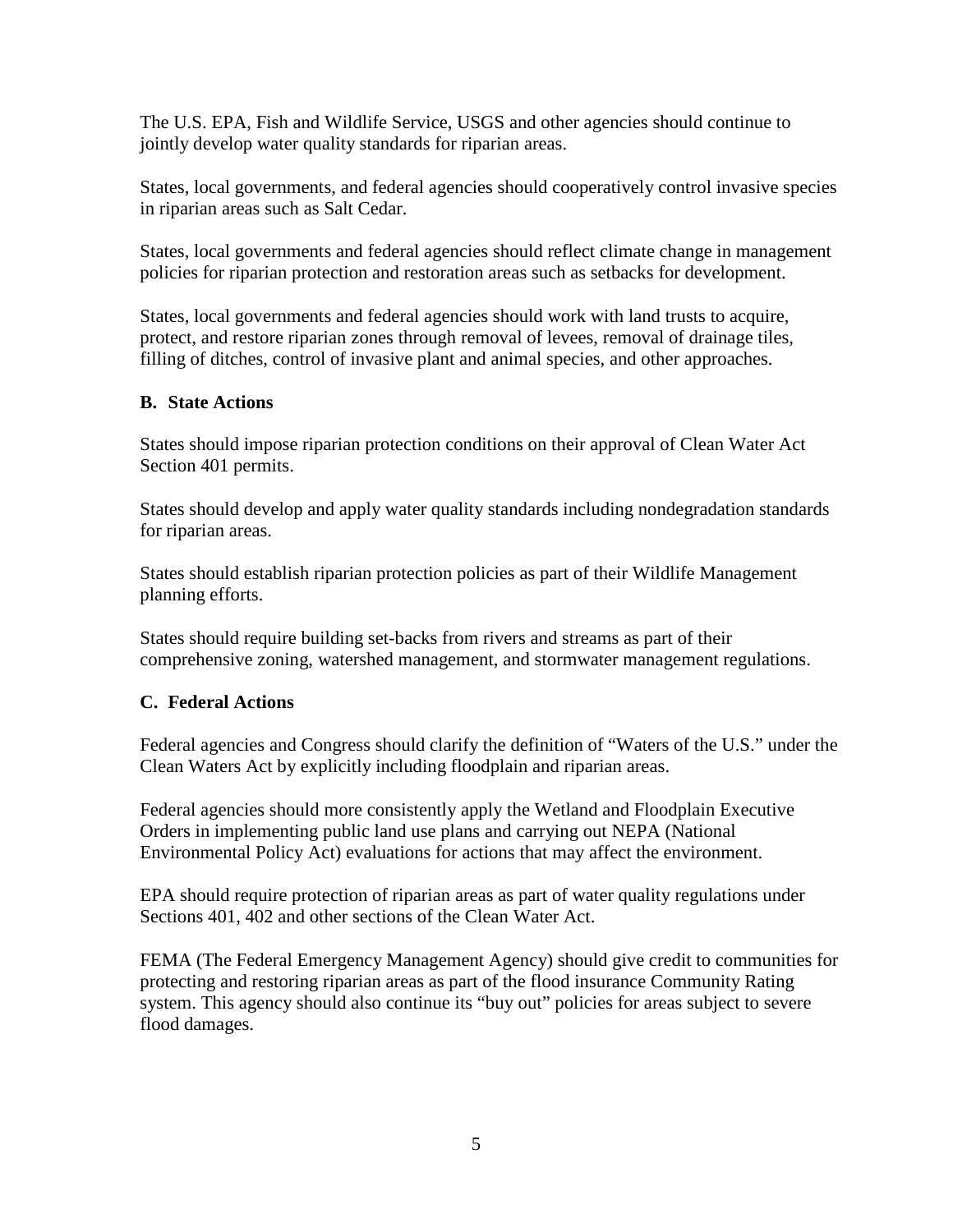#### **D. Local Actions**

Local governments should require building set**-**backs from rivers and streams as part of their comprehensive zoning, watershed management, or stormwater management regulations.

Local governments should amend existing floodplain and wetland ordinances to apply to riparian areas. They should also amend existing regulations to include ecological criteria for riparian areas.

Local governments should adopt special riparian protection regulations to prohibit or tightly control drainage, diking, and fills in riparian areas.

Local governments should include riparian protection as part of their floodplain management and disaster mitigation planning efforts.

Local governments should prepare and adopt greenway plans for riparian areas.

# **APPENDIX A RIPARIAN FUNCTIONS AND VALUES**

Riparian areas provide a variety of functions and values which often need to be replaced if damaged or destroyed such as the following:

# **Provide Flood Storage by Storing and Slowly Releasing Flood Waters**

**Values:** Reduce flood heights and velocities and flood damages, protect health and safety, prevent nuisances, reduce the economic impacts of flooding.

**Discussion:** Flood storage has been recognized as a riparian function for many years although there are only a small number of papers and reports dealing specifically with natural flood storage for wetlands, floodplains and riparian areas. Storage has proven difficult to evaluate on a case-by-case basis because the flood storage capability of a floodplain, riparian area or wetland depends not only upon the size, configuration, and elevation of the outlet of the riparian area, floodplain or wetland but the vertical and lateral connectivity of the drainage network with the surrounding topography. Flood storage also depends upon antecedent hydrologic and hydraulic conditions including ground and surface water levels. Further, the importance of a given amount of flood storage on downstream water levels depends upon the synchronization and desynchronization of flood flows from multiple sources reaching a particular area at a particular point in time.

#### **Convey Flood Waters**

**Values:** Reduce flood heights and velocities at upstream, adjacent, and downstream points, protect health and safety, prevent nuisances, reduce economic damages and losses.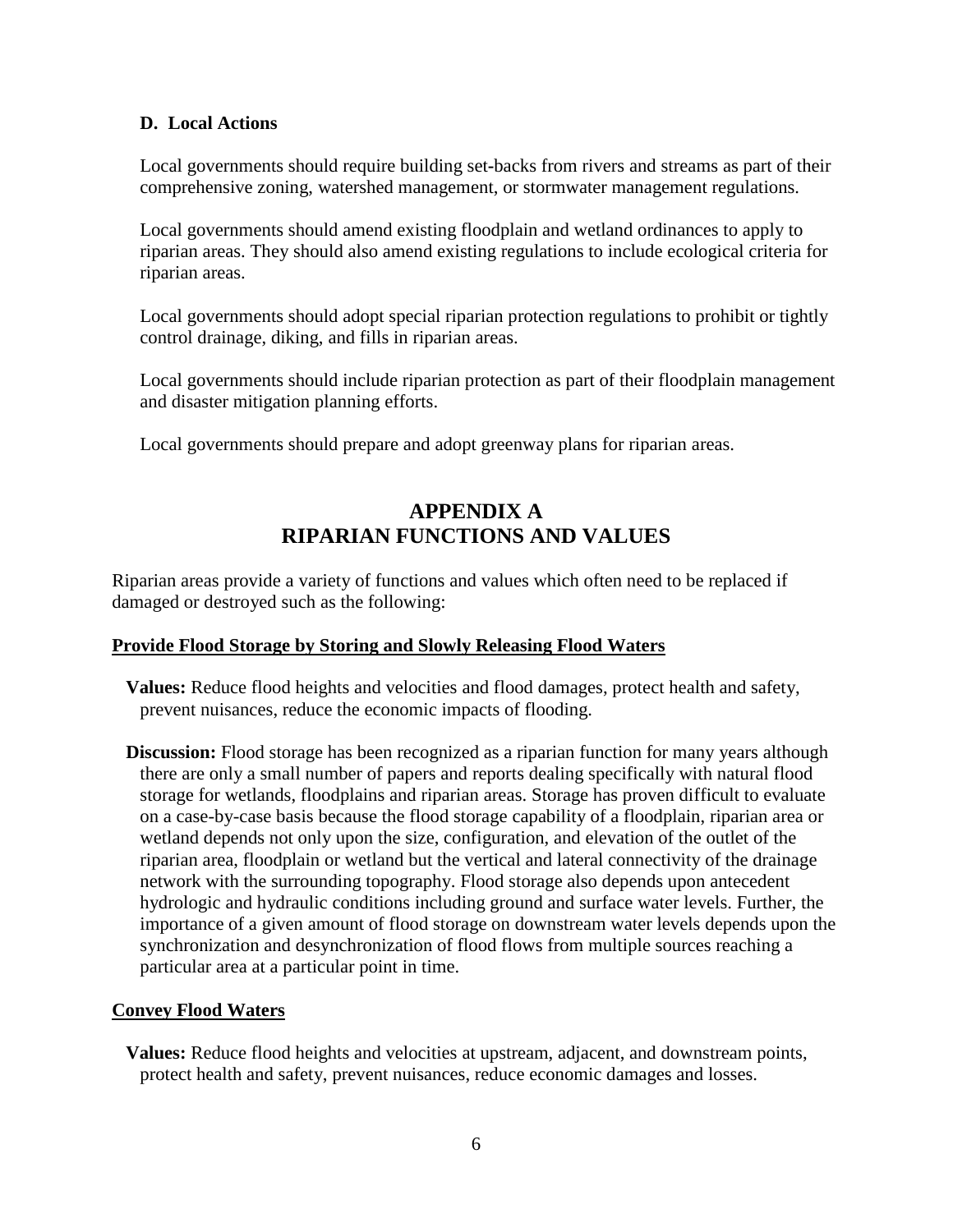**Discussion:** Flood conveyance is a floodplain function broadly recognized in floodplain management for over 30 years. It is a function that is also subject to quantitative evaluation through "backwater models" such as HEC-RAS. The calculation of flood conveyance requires the calculation of a flood discharge (Q) and flood heights for a specific frequency of flood based upon the flood discharge, valley profile and stream valley cross section. Backwater computations can be carried out to calculate increases in flood heights which would occur if a floodplain/wetland/riparian area or portion of a floodplain/wetland/riparian area was filled, levee or otherwise blocked. Geomorphic studies may determine aggradation zones where sediment deposition (e.g., at delta areas) is creating backwater conditions and the blockage of ice flows. Documentation of this function may be particularly important in addressing "taking" issues for regulations because it is one of the few functions subject to clear "nuisance" implications and quantitative evaluation.

#### **Induce Waves to Break Before Reaching Shore, Reduce Force of Water**

**Values:** Reduce wave damage, reduce water velocity, reduce threats to health and safety.

**Discussion:** Waves for a 100 year flood may add 3-15 feet or more to standing water flood elevations along major rivers, streams, lakes, and coastal areas. Waves have large kinetic energy and often not only damage but destroy houses, roads, and other structures. They can also erode foundations and pilings (resulting in building collapse), roads, lawns, parking lots, agricultural fields, etc. Large waves are generated where there is a combination of (1) high winds (particularly common in hurricanes and "northeasters" along the coast), (2) wide "fetch" (width of open water), and (3) at least moderate water depths.

Vegetated floodplains/wetlands/riparian areas can help reduce wave and erosion damage by (1) causing waves to "break" at offshore locations, and (2) binding and holding the soil. The Federal Emergency Management Agency has identified high velocity wave zones on some coastal flood hazard maps and requires protection of mangroves in local coastal floodplain regulations where mangroves reduce flood damages.

#### **Reduce Erosion by Slowing Velocity of Water and by Binding Soil**

- **Values:** Reduce erosion and stream meander, property losses, ecological damage, and sedimentation of lakes, streams, reservoirs, estuaries, and wetlands**.**
- **Discussion:** A properly functioning floodplain is indicative of a stream channel in dynamic equilibrium where channel meander and slope, and subsequent erosive force of the flowing water are in balance with the sediment supply and erosion resistive qualities of the channel boundaries. An equilibrium channel is one where stream power is evenly distributed and erosion is minimized. Vegetated floodplains, riparian areas and wetlands reduce erosion in a broad range of contexts by slowing the velocity of waters and binding the soil. Sediment is deposited where water velocities are reduced, forming natural levees.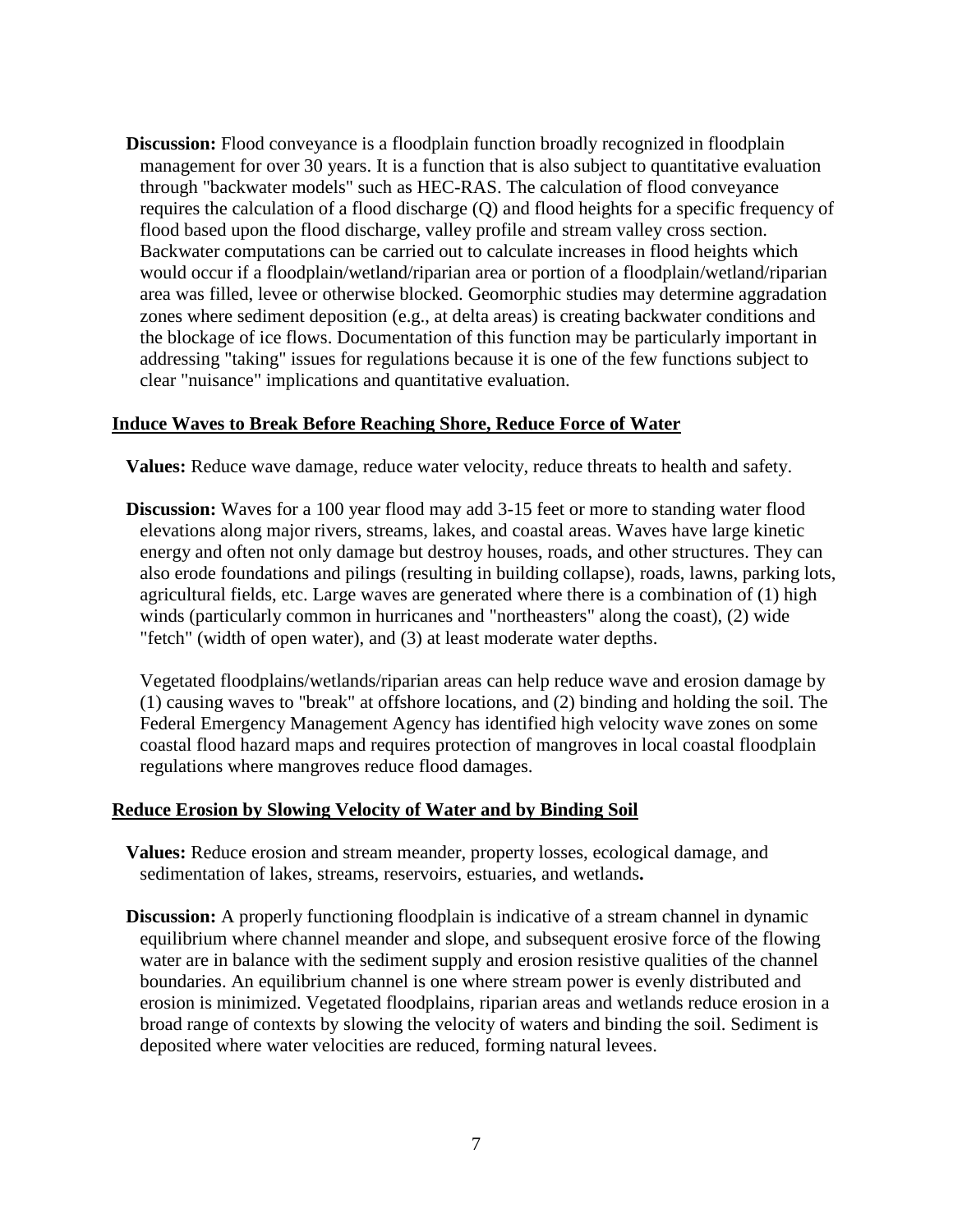#### **Recharge Ground Water**

- **Values:** Maintain and enhance quantity and quality of ground water supplies for domestic, commercial, industrial, agricultural, wildlife protection and other purposes; maintain base flow of rivers and streams.
- **Discussion:** In general, wetlands, riparian areas and floodplains are not recharge areas. But, some lake fringe and river fringe wetlands and riparian areas and other seasonally flooded wetlands, floodplains, and riparian areas may recharge ground water at least a portion of a year or function as both discharge and recharge areas.

#### **Discharge Ground Water**

- **Values:** Prevent damaging increases in ground water levels, basement flooding. Maintain floodplain/wetland/riparian and river and stream base flows.
- **Discussion:** Many depressional, slope, lake, estuarine, and river fringe floodplain/wetlands/riparian areas are ground water discharge areas a portion of the year. If a floodplain/wetland/riparian areas is filled or covered with impermeable surface (e.g., a parking lot), this may block ground water discharge, increasingly ground water levels in the surrounding landscape and causing flood and saturation problems for basements, foundations, and septic tank/soil absorption fields.

# **Provide Natural Crops**

**Values:** Produce natural crops of commercial and recreational value such as cranberries, blueberries, salt marsh hay, timber, and wild rice.

#### **Prevent and Treat Pollution**

**Values:** Prevent and treat pollution in rivers, streams, creeks, estuaries, coastal water, etc.

**Discussion:** Many wetlands, floodplains and riparian areas serve two related pollution control functions:

- 1. Prevent pollution from entering water bodies. Riparian areas, wetlands and broader floodplains intercept and trap debris, toxics, nutrients, and other pollutants which would otherwise reach water bodies from upland sources by slowing the velocity of water, causing sediment to drop out, and providing an opportunity for chemical break down of pollutants.
- 2. Treat (remove) pollution in water bodies. Wetlands, riparian areas, and some frequently flooded floodplain areas may also remove pollutants which have already reached water bodies by causing further chemical transformations.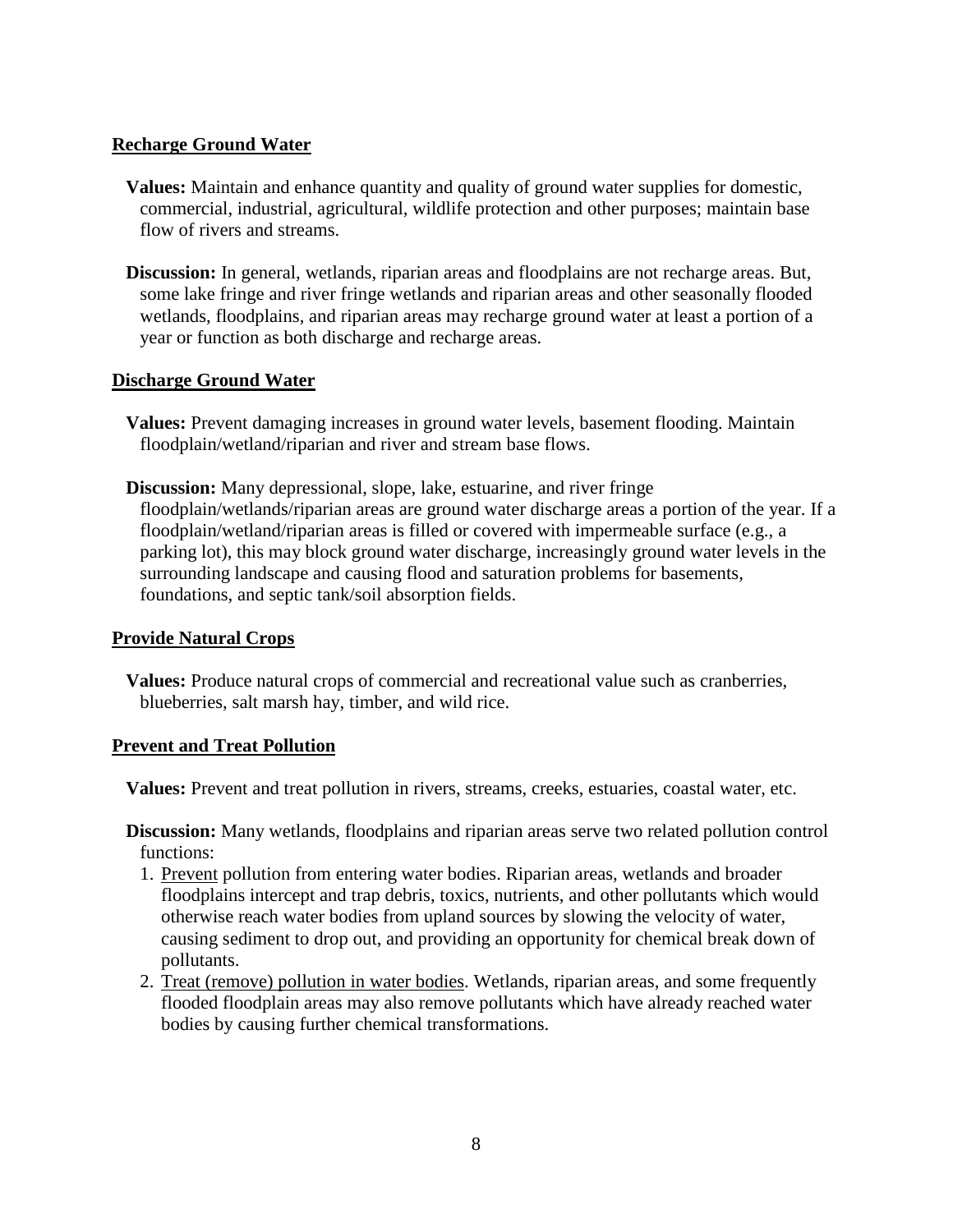#### **Provide Habitat for Fish and Shellfish**

- **Values:** Provide fish and shellfish for commercial fisheries, food, recreational fishing, and food chain support for other wildlife.
- **Discussion:** The importance of coastal and estuarine wetlands, floodplains, and riparian areas to fish and shellfish are two of the most broadly recognized wetland, riparian area and floodplain functions/values. The importance of freshwater wetlands, and riparian areas to northern pike spawning and other fish is well-recognized. Riverine and other periodically flooded floodplain areas provide fish habitat and food sources. Storage of sediment and woody materials in stream channels maintains important fish habitat. Vegetated riparian areas reduce erosive scour.

#### **Provide Habitat for Amphibian, Reptile, Mammal and Insect Species**

- **Values:** Provide biodiversity in landscape, protect rare and endangered species, provide research and educational opportunities.
- **Discussion:** Riparian areas, wetlands and broader floodplains provide critical habitat for a broad array of amphibian, reptile, mammal, and insect species. Functions/values depend not only upon floodplain and riparian characteristics but relationship to uplands, wetlands and floodplains, and open water bodies because most amphibians, mammals, and reptiles spend a portion of their time in wetlands, floodplains, and riparian areas.

#### **Provide Habitat For Waterfowl**

(Note, this overlaps with other types of habitat.)

**Values:** Provide hunting opportunities, food sources for people, bird watching.

**Discussion:** Waterfowl nesting, resting and feeding were some of the first, widely recognized functions of riparian areas, wetlands, and floodplains. The prairie pothole wetlands and other wetlands and riparian areas in various "flyways" are particularly important. Because waterfowl can fly from wetland to wetland and riparian area to riparian area, waterfowl can make use of many types of isolated and semi-isolated wetlands, riparian areas, and floodplain areas.

#### **Provide Habitat for Various Song Birds, Other Nongame Birds**

(Note, this overlaps with other types of habitat but has been set forth separately because "birding" and ecotourism have become such important services in some areas of the country.)

**Values:** Provide ecotourism opportunities, recreation, education, research.

**Discussion:** Bird watching has become a widespread activity in the last 20 years with bird watchers now outnumbering hunters in some areas. Bird watching is important in many local economics. A great deal of bird watching takes place in riparian areas due to the large numbers of nongame upland species which feed and nest in these areas.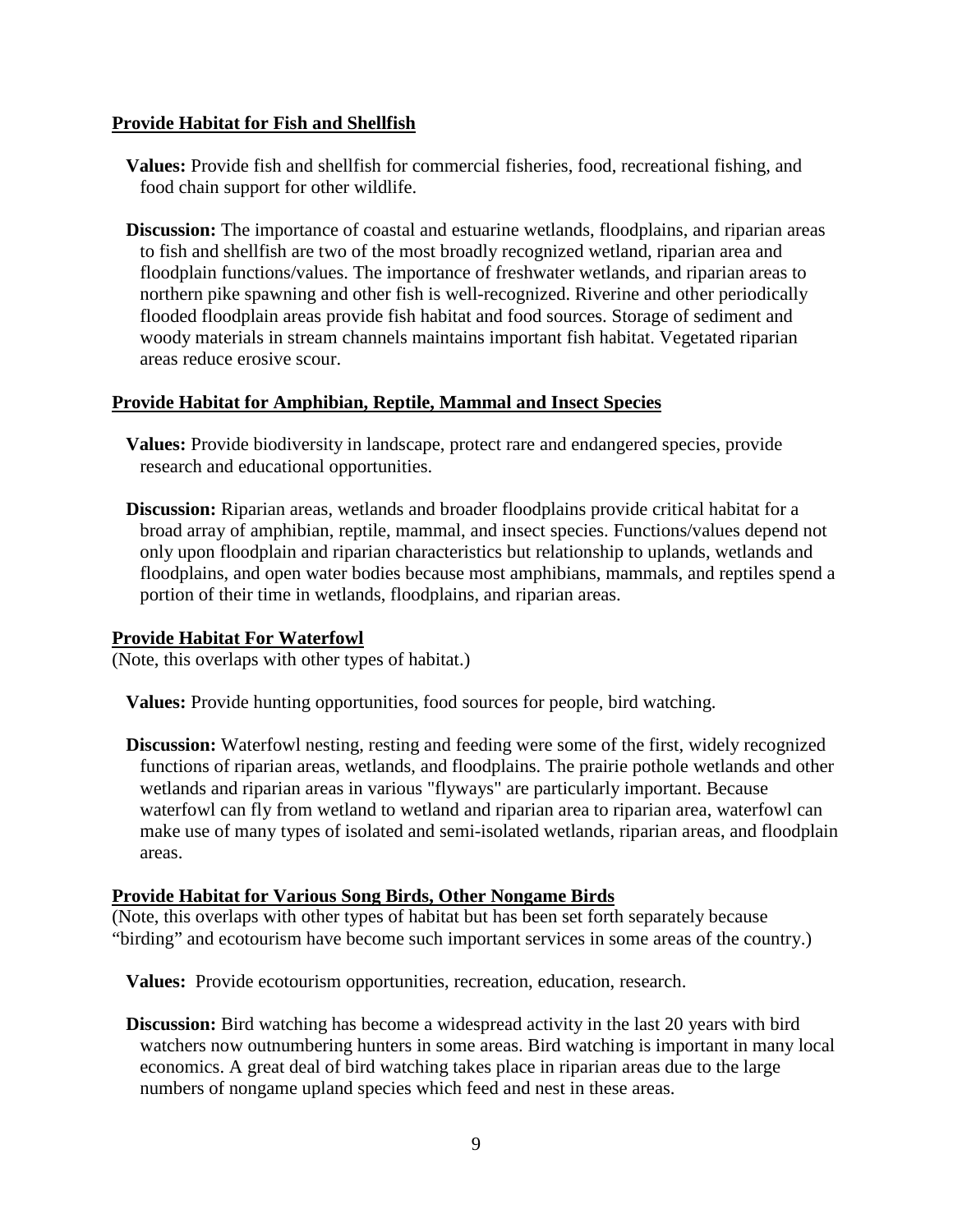### **Provide Habitat for Endangered or Threatened Species of Plants and Animals**

(Note, this overlaps with other habitat categories but has been set forth separately because of the high incidence of endangered species in riparian areas.)

- **Values:** Provide heritage values, protect gene pools, provide ecotourism, provide bird and animal watching, research, education.
- **Discussion:** An estimated 35-80% of endangered or threatened plant or animal species live in or are dependent upon wetlands and riparian areas. An even high percentage of threatened plant and animal species in arid or semi-arid regions live in riparian areas. Some animal species spend their entire lives in wetlands, riparian areas, or broader floodplains. However, most occupy wetlands or riparian areas only a portion of the time. Therefore adjacency of upland and deep water habitat and the connections between floodplains and these other habitats are important. Connections are also important to provide refuge during droughts and periods of fluctuating water levels. Because of the sensitivity of many of these species and their narrow ecological niches, it is particularly important to protect broader water regimes and adjacent upland habitat.

#### **Sequester Carbon; Maintain Carbon Stores**

- **Values:** Some riparian areas sequester carbon, help maintain carbon stores, reduce climate change.
- **Discussion:** Wetlands, riparian areas, and some floodplains store large amounts of carbon and continue to sequester carbon.

#### **Modify Micro-Climate by Cooling the Air or Preventing Temperature Rises**

- **Values:** Riparian areas cool the air in urban area thereby reducing health problems, the costs of air conditioning.
- **Discussion:** Riparian areas along with other open spaces moderate temperatures and increase air circulation.

#### **Provide Recreation And Ecotourism Opportunities And Experiences**

- **Values:** Provide recreation, promote health, provide ecotourism opportunities, provide economic benefits.
- **Discussion:** Recreation is among the most important functions of riparian/wetlands/floodplains areas. It includes both water-based recreation such as fishing, canoeing, boating (in some instances) and land-based recreation such as bird watching, nature watching, jogging along trails, etc.